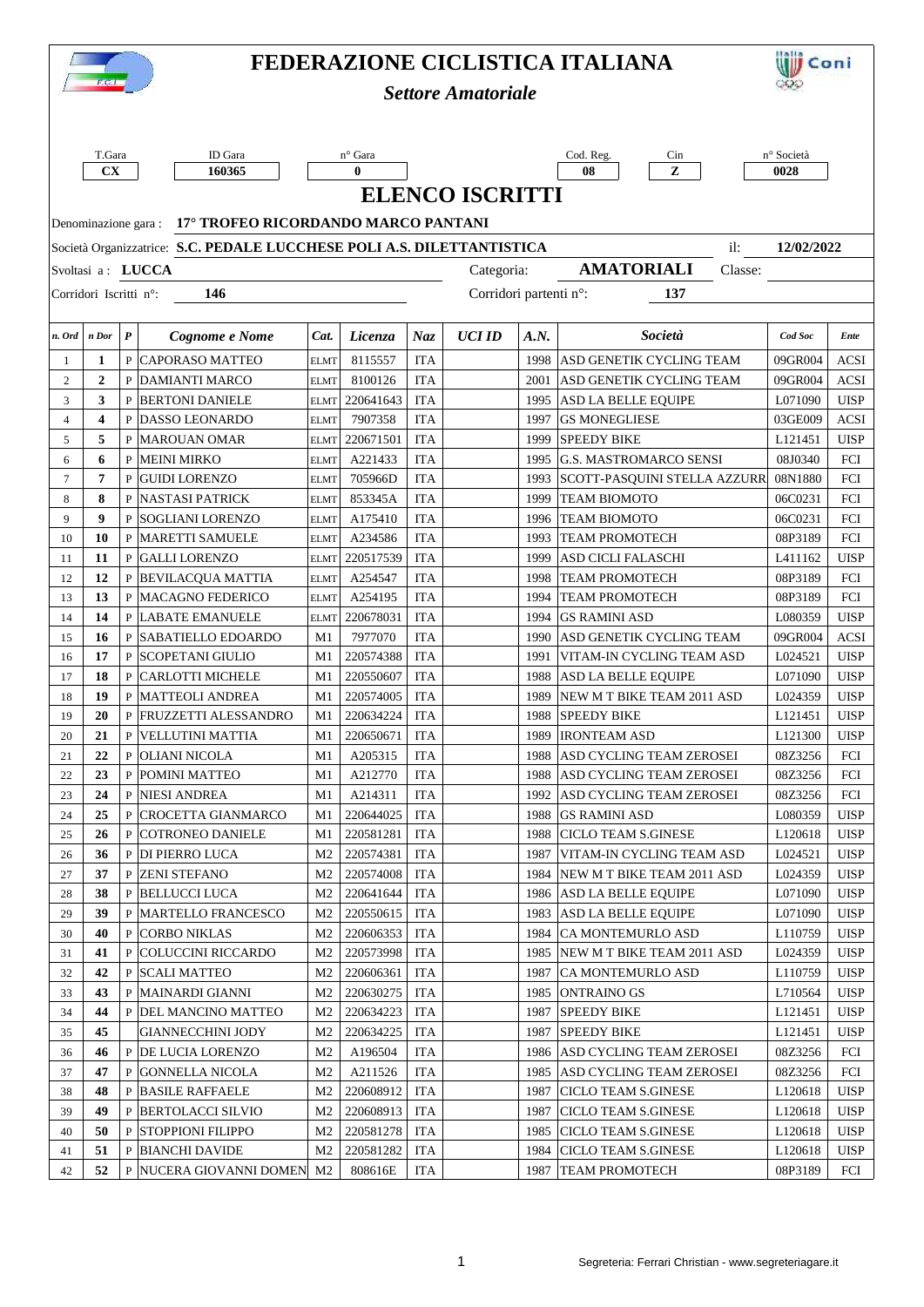| n. Ord | n Dor      | $\pmb{P}$ | Cognome e Nome                | Cat.           | Licenza   | Naz        | <b>UCI ID</b> | A.N. | Società                           | Cod Soc             | Ente        |
|--------|------------|-----------|-------------------------------|----------------|-----------|------------|---------------|------|-----------------------------------|---------------------|-------------|
| 43     | 53         |           | P LOMBARDI DAVIDE             | M <sub>2</sub> | 220574384 | <b>ITA</b> |               |      | 1983 VITAM-IN CYCLING TEAM ASD    | L024521             | <b>UISP</b> |
| 44     | 54         | P         | <b>CARMIGNANI STEFANO</b>     | M <sub>2</sub> | A255297   | <b>ITA</b> |               | 1983 | US MARGINONE TOSCOGAS             | 08R0135             | FCI         |
| 45     | 55         |           | P MEOSSI PAOLO                | M <sub>2</sub> | 220671543 | <b>ITA</b> |               | 1987 | <b>TEAM STEFAN</b>                | L <sub>121310</sub> | <b>UISP</b> |
| 46     | 61         |           | P DILAGHI TOMMASO             | M3             | 220574382 | <b>ITA</b> |               | 1979 | VITAM-IN CYCLING TEAM ASD         | L024521             | <b>UISP</b> |
| 47     | 62         |           | P NOCENTINI MARCO             | M <sub>3</sub> | 220674061 | <b>ITA</b> |               | 1979 | VITAM-IN CYCLING TEAM ASD         | L024521             | <b>UISP</b> |
| 48     | 63         |           | P ROTONDA FABRIZIO            | M <sub>3</sub> | 220592196 | <b>ITA</b> |               | 1978 | CICLO TEAM S.GINESE               | L120618             | <b>UISP</b> |
| 49     | 64         |           | P STORTI ALESSIO              | M <sub>3</sub> | 220682163 | <b>ITA</b> |               |      | 1982 ASD BIKE STATION FILODIAM    | C035122             | <b>UISP</b> |
| 50     | 65         |           | P SARDISCO GIROLAMO           | M <sub>3</sub> | 220661148 | <b>ITA</b> |               |      | 1980 ASD LA BELLE EQUIPE          | L071090             | <b>UISP</b> |
| 51     | 66         | P         | <b>STEFANI STEFANO</b>        | M <sub>3</sub> | 220608711 | <b>ITA</b> |               | 1978 | AGLIANA CICLISMO USD              | L080680             | <b>UISP</b> |
| 52     | 67         |           | P SANTI LEONARDO              | M <sub>3</sub> | 220594870 | <b>ITA</b> |               | 1978 | AGLIANA CICLISMO USD              | L080680             | UISP        |
| 53     | 68         |           | P DI COSTA FRANCESCO          | M <sub>3</sub> | 220630245 | <b>ITA</b> |               | 1978 | ASD TUTTINSELLA CICLOSOVIGLIA     | L710690             | <b>UISP</b> |
| 54     | 69         |           | P VIGNINI YURI                | M3             | 220574007 | <b>ITA</b> |               | 1978 | NEW M T BIKE TEAM 2011 ASD        | L024359             | <b>UISP</b> |
| 55     | 70         |           | P BECONCINI ANDREA            | M <sub>3</sub> | 220069386 | <b>ITA</b> |               | 1980 | GS BAGLINI CENTRALKIMICA ASD      | L070114             | <b>UISP</b> |
| 56     | 71         |           | P LUNARDINI STEFANO           | M3             | 220508315 | <b>ITA</b> |               | 1979 | <b>TEAM RP TENSIONE IN</b>        | L611033             | <b>UISP</b> |
| 57     | 72         |           | P PELLEGRINI DAVIDE           | M <sub>3</sub> | 220630282 | <b>ITA</b> |               | 1979 | <b>ONTRAINO GS</b>                | L710564             | <b>UISP</b> |
| 58     | 73         |           | P CANIZARES DUQUE REINEL      | M <sub>3</sub> | A174305   | <b>ITA</b> |               |      | 1982   ASD CYCLING TEAM ZEROSEI   | 08Z3256             | FCI         |
| 59     | 74         | P         | <b>BERNACCHI MASSIMILIANO</b> | M <sub>3</sub> | A250434   | <b>ITA</b> |               | 1981 | ASD CYCLING TEAM ZEROSEI          | 08Z3256             | FCI         |
| 60     | 75         | P         | PALATRESI ALESSANDRO          | M <sub>3</sub> | A247797   | <b>ITA</b> |               | 1978 | G.S. MASTROMARCO SENSI            | 08J0340             | FCI         |
| 61     | 76         |           | P DE VINCENZI SIMONE          | M <sub>3</sub> | A195756   | <b>ITA</b> |               | 1981 | <b>TEAM BIOMOTO</b>               | 06C0231             | FCI         |
| 62     | 77         |           | P PRETINI DANIELE             | M <sub>3</sub> | 220608915 | <b>ITA</b> |               | 1981 | CICLO TEAM S.GINESE               | L <sub>120618</sub> | <b>UISP</b> |
| 63     | 78         |           | P FERRI MARCO                 | M3             | 220581283 | <b>ITA</b> |               | 1978 | <b>CICLO TEAM S.GINESE</b>        | L <sub>120618</sub> | <b>UISP</b> |
| 64     | 79         |           | P PASSUELLO DOMENICO          | M <sub>3</sub> | A219261   | <b>ITA</b> |               |      | 1978   TEAM PROMOTECH             | 08P3189             | FCI         |
| 65     | 106        |           | P   MARCHETTI GIANFRANCO      | M4             | 7956640   | <b>ITA</b> |               |      | 1976 ASD GENETIK CYCLING TEAM     | 09GR004             | <b>ACSI</b> |
| 66     | 107        |           | P GORGA GIANNI                | M4             | 220574257 | <b>ITA</b> |               |      | 1975   NEW M T BIKE TEAM 2011 ASD | L024359             | <b>UISP</b> |
| 67     | 108        |           | P TRAVERSARI EMANUELE         | M4             | 7984954   | <b>ITA</b> |               |      | 1975   AG CORES - DAL COLLE       | 12RM495             | <b>ACSI</b> |
| 68     | 109        |           | P GIORDANI LEONARDO           | M4             | 220696184 | <b>ITA</b> |               | 1977 | AGLIANA CICLISMO USD              | L080680             | <b>UISP</b> |
| 69     | <b>110</b> |           | P LATORRACA ALESSIO           | M4             | 220594865 | <b>ITA</b> |               | 1977 | AGLIANA CICLISMO USD              | L080680             | UISP        |
| 70     | 111        |           | P DAL ZOVO LUCA               | M4             | 220608944 | <b>ITA</b> |               |      | 1975   ASD BACHINI BIKES          | L121307             | <b>UISP</b> |
| 71     | 112        |           | P TARANTINI MICHELE           | M4             | 220690825 | <b>ITA</b> |               |      | 1974 AS TEAM GULLIVER BIKE        | L121339             | <b>UISP</b> |
| 72     | 113        |           | P GHENO ALESSANDRO            | M4             | 220606354 | <b>ITA</b> |               |      | 1973   CA MONTEMURLO ASD          | L110759             | <b>UISP</b> |
| 73     | 114        |           | P PIEROTTI GIUSEPPE           | M4             | 220630907 | <b>ITA</b> |               |      | 1975 SPEEDY BIKE                  | L <sub>121451</sub> | <b>UISP</b> |
| 74     | 115        |           | P NOMELLINI GIACOMO           | M4             | A211460   | <b>ITA</b> |               |      | 1974 ASD CYCLING TEAM ZEROSEI     | 08Z3256             | FCI         |
| 75     | 116        |           | P BANDONI GABRIELE            | M4             | A246888   | <b>ITA</b> |               |      | 1974 ASD CYCLING TEAM ZEROSEI     | 08Z3256             | FCI         |
| 76     | 117        |           | P PELOSIN DAVIDE              | M4             | 895966L   | <b>ITA</b> |               |      | 1977   TEAM BIOMOTO               | 06C0231             | FCI         |
| 77     | 118        |           | P GRANI GABRIELE              | M4             | 220574383 | ITA        |               |      | 1977 VITAM-IN CYCLING TEAM ASD    | L024521             | <b>UISP</b> |
| 78     | 119        |           | P ANDOLFO MIRKO SALVATO       | M4             | 220601739 | <b>ITA</b> |               |      | 1973   ASD CYCLING TEAM ZEROSEI   | L120549             | UISP        |
| 79     | <b>120</b> |           | P DEGL'INNOCENTI STEFANO      | M4             | 220638984 | <b>ITA</b> |               |      | 1976   POLISPORTIVA ITALY TEAM    | L080904             | UISP        |
| 80     | 121        |           | P FADDA GIANFRANCO            | M4             | A226072   | <b>ITA</b> |               |      | 1975 BICISPORT SANGUINETTI        | 08V3244             | FCI         |
| 81     | 122        |           | P SILVI GIANLUCA              | M4             | 220508332 | <b>ITA</b> |               |      | 1975   ASD TEAM BICISPORT CARRARA | L610277             | <b>UISP</b> |
| 82     | 123        |           | P D'AGOSTINO ALESSANDRO       | M4             | 220508331 | <b>ITA</b> |               |      | 1974   ASD TEAM BICISPORT CARRARA | L610277             | <b>UISP</b> |
| 83     | 124        |           | P BUGLIANI CARLO              | M4             | 220508314 | <b>ITA</b> |               |      | 1975   TEAM RP TENSIONE IN        | L611033             | <b>UISP</b> |
| 84     | 125        |           | P ORLANDI MICHELE             | M4             | 220623944 | <b>ITA</b> |               |      | 1975 GS BAGLINI CENTRALKIMICA ASD | L070114             | <b>UISP</b> |
| 85     | 126        |           | P IANNELLO VINCENZO           | M4             | 220647388 | <b>ITA</b> |               |      | 1976 BICISPORT SANGUINETTI        | L610277             | <b>UISP</b> |
| 86     | 127        |           | P BENEDETTI ROBERTO           | M4             | 220379876 | <b>ITA</b> |               |      | 1973   TEAM STEFAN                | L121310             | <b>UISP</b> |
| 87     | 128        |           | P LORENZETTI LUCA             | M4             | 220650669 | <b>ITA</b> |               |      | 1973 TEAM STEFAN                  | L121310             | <b>UISP</b> |
| 88     | 129        |           | P ANTONELLI DANIELE           | M4             | 220608956 | ITA        |               |      | 1976   TEAM FREEDOM BIKE          | L121357             | <b>UISP</b> |
| 89     | 131        |           | P ALFAIOLI ANTONIO            | M6             | 220650670 | ITA        |               |      | 1967 TEAM STEFAN                  | L121310             | <b>UISP</b> |
| 90     | 132        |           | P CECCARELLI GIANNI           | M6             | 220592227 | ITA        |               | 1967 | <b>TEAM STEFAN</b>                | L121310             |             |
| 91     | 133        |           | P LOMBARDI SERGIO             | M6             | 220592229 | <b>ITA</b> |               | 1967 | <b>TEAM STEFAN</b>                | L121310             | <b>UISP</b> |
| 92     | 136        |           | P NICOLOSI ROBERTO GIORGI     | M5             | 220601734 | <b>ITA</b> |               | 1971 | ASD CYCLING TEAM ZEROSEI          | L120549             | <b>UISP</b> |
| 93     | 137        |           | LENCIONI GIOVANNI             | M5             | 220601737 | <b>ITA</b> |               | 1969 | ASD CYCLING TEAM ZEROSEI          | L120549             | <b>UISP</b> |
| 94     | 138        |           | P   FERRARI LORENZO           | M5             | 220623942 | <b>ITA</b> |               | 1969 | GS BAGLINI CENTRALKIMICA ASD      | L050444             | <b>UISP</b> |
| 95     | 139        |           | P MONTI FLAVIANO              | M5             | 220592193 | <b>ITA</b> |               | 1971 | <b>CICLO TEAM S.GINESE</b>        | L120618             | <b>UISP</b> |
| 96     | <b>140</b> |           | LUNARDI ROBERTO               | M5             | 220587725 | <b>ITA</b> |               | 1969 | ASD GARFAGNANA TEAM CICLI M(      | L120627             | <b>UISP</b> |
| 97     | 141        |           | P PAOLI ALESSANDRO            | M5             | 220581373 | <b>ITA</b> |               | 1972 | ASD GARFAGNANA TEAM CICLI M(      | L120627             | UISP        |